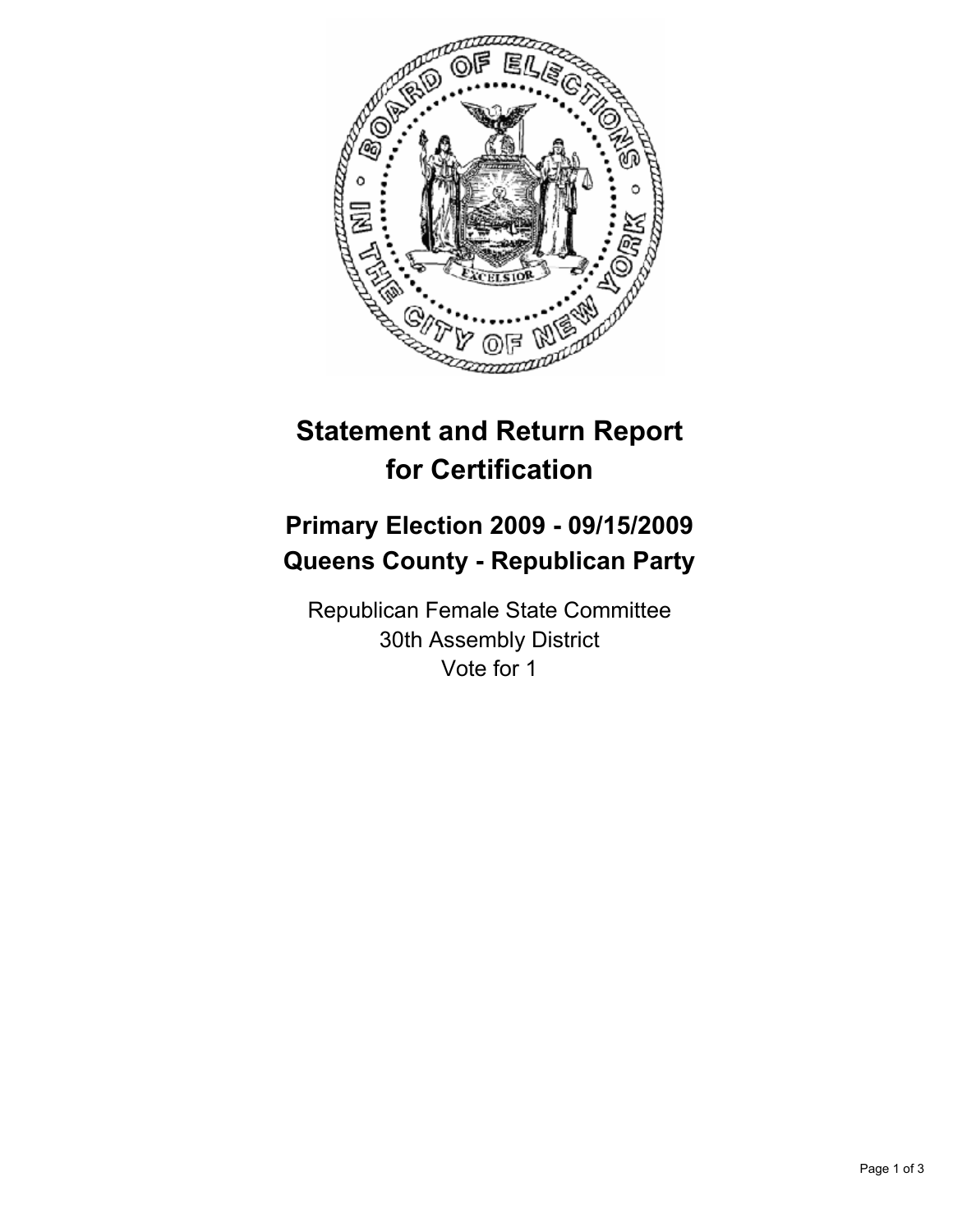

### **Assembly District 30**

| <b>EMERGENCY</b>   | 3   |
|--------------------|-----|
| ABSENTEE/MILITARY  | 27  |
| AFFIDAVIT          | 3   |
| ROSEMARIE IACOVONE | 368 |
| JOANNE R MUGNO     | 272 |
| <b>Total Votes</b> | 640 |